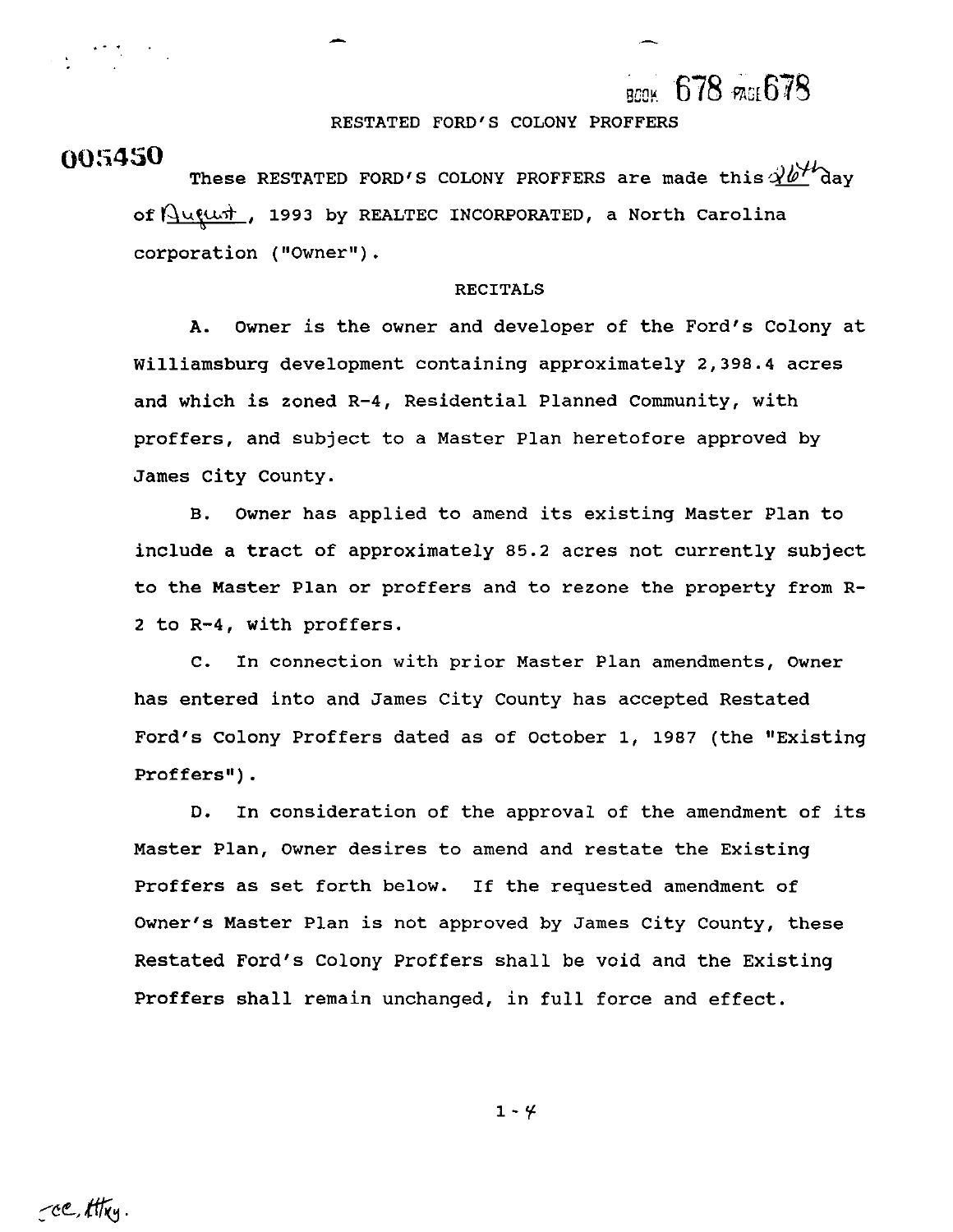**BE% 678** wat679

#### **AMENDMENTS**

**1.** Restatement. The Existing Proffers are hereby restated and incorporated by reference herein.

2. Additional Property. These Restated Proffers shall apply to the property described in Recital B to the Existing Proffers and, in addition, to the following described property:

> That certain piece or parcel of land, situate in Berkeley District, James City County, Virginia, shown and set out as **"1993**  ADDITION, 85.2 AC<sup>+</sup>" on the amended Master Plan submitted herewith entitled **"1993** Master Plan, Ford's Colony **4** Williamsburg" dated June 29, **1993** and made by AES Consulting Engineers (the "Additional Property").

3. Recreation Areas. Owner shall relocate the Recreation Area within the Additional Property shown on the **1987** Master Plan or combine that Recreation Area with another Recreation Area in the project. The location of the relocated or combined Recreation Area shall be within an area with a Master Plan designation "A". Before the County is obligated to grant final subdivision approval of any subdivision plat of Ford's Colony, Owner shall apply for and diligently pursue a Master Plan amendment setting forth the location of the relocated or combined facility. The relocated or combined Recreation Area shall contain at least the amount of acreage of, and equivalent recreational facilities and equipment as, the Recreation Area(s) being relocated or combined. The relocated or combined Recreation Area shall be constructed in phases commencing in **1995** and shall be completed by the end of **1999.** 

 $2 - 4$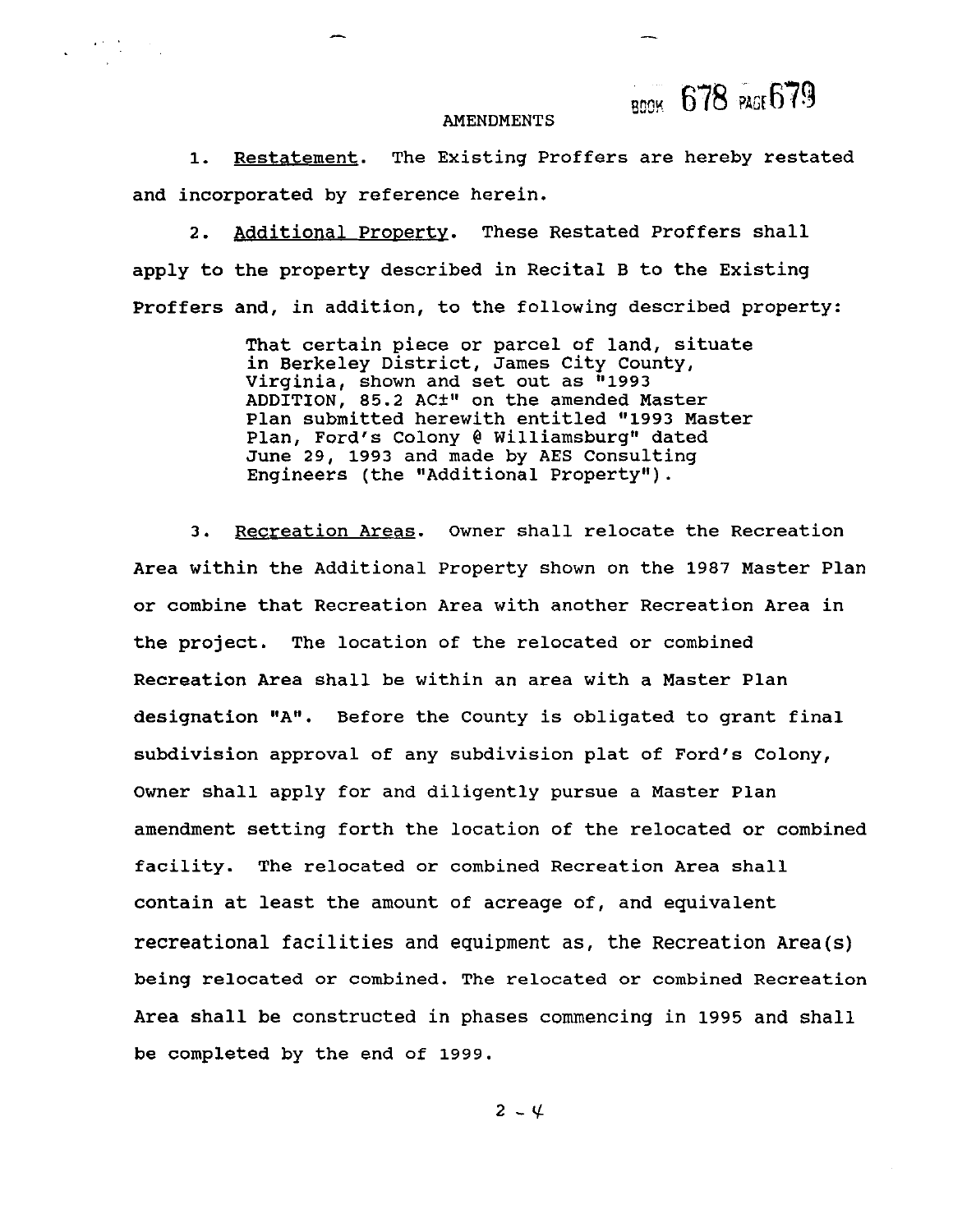$_{\sf gmm}$  678  $_{\sf BUB}$  680

**4.** Endanaered Plant Species. Owner has heretofore caused surveys to be conducted of the Additional Property for endangered plant species. The location of any small whorled pogonias or Virginia least trillium located on the Additional Property shall be shown on all subdivision or other development plans of the Additional Property and Owner shall submit to the Director of Planning with any subdivision or development plan a conservation plan for such plants. The conservation plan shall provide for the conservation of such plants either through transplanting the plants to other suitable habitat within Ford's Colony or by preserving a **20** foot buffer around the plants and, if necessary planting additional overstory to shade the plants, all as determined by Owner consistent with its past practices at Ford's Colony. The conservation plan shall be approved by the Director of Planning before any land disturbing activity is allowed in the vicinity of the any small whorled pogonias or Virginia least trillium identified on the Additional Property.

**5.** Open SDace. The area shown on the 1993 Master Plan as "Open Space, **20f** Acres Reserved for Route 199 and Associated Greenbelts" shall be reserved by Owner as open space for the future location of Route 199 with its associated greenbelts.

WITNESS the following signature.

REALTEC INCORPORATED

STATE OF VIRGINIA CITY/<del>COUNTY</del> OF Williamsburg , to-wit:

 $3 - 4$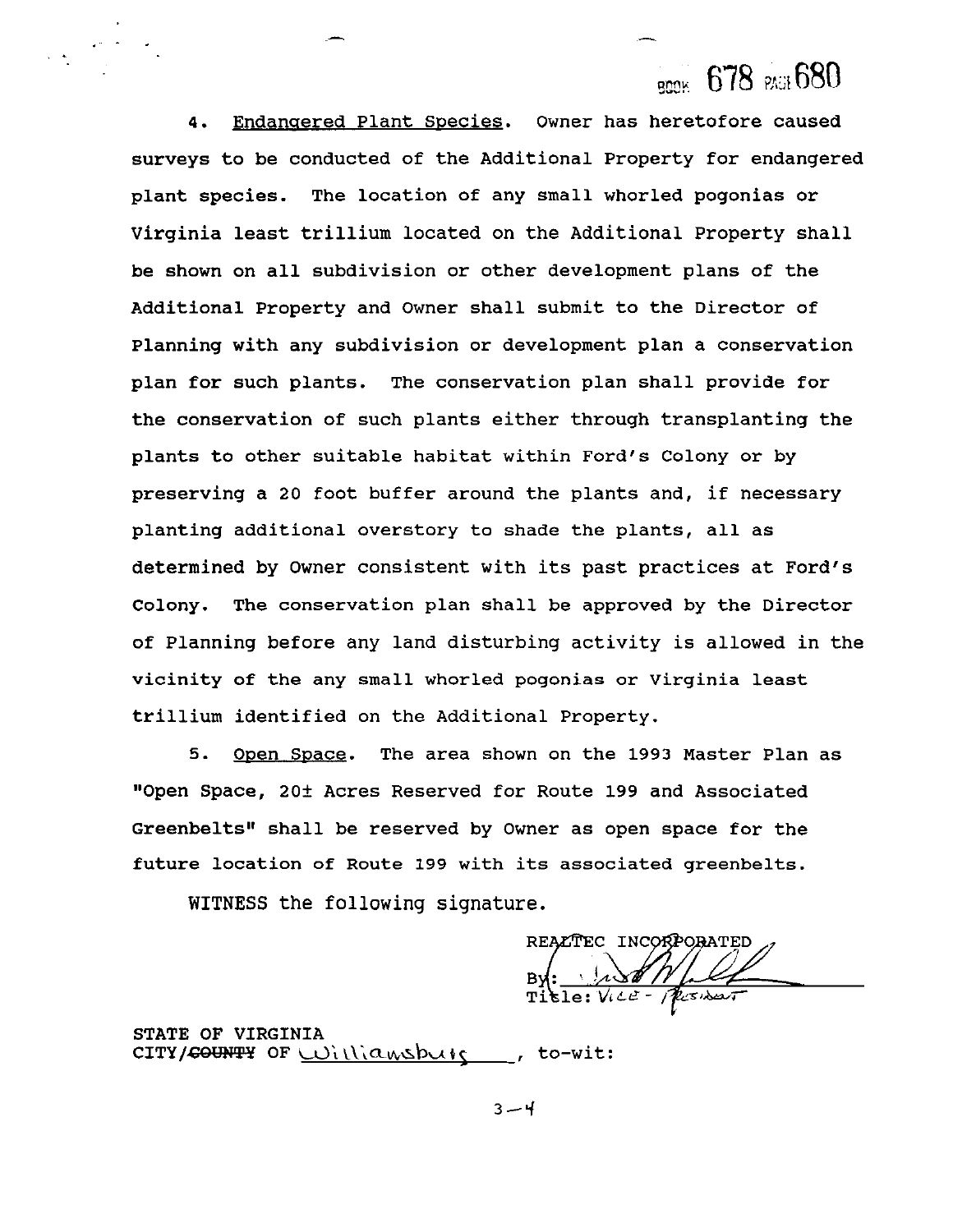**BDDK** 678 PAGE 681

this  $\frac{\partial h^{\prime k}}{\partial \alpha}$ , day of August 1993, by Duck Thuckhau, as<br>this  $\frac{\partial h^{\prime k}}{\partial \alpha}$ , day of August 1993, by Duck Thuckhau, as

Januelyn. Homps

My commission expires:

<u>2 128 195</u>  $\overline{\phantom{a}}$ 

VIRGINIA: City of Williamsburg and County of James City, to Wit: In the Clerk's office of the Circuit Court of the City of Williamsburg and County of James City the<br>
So day of Milliamsburg and County of James City the<br>
was presented with continuate annexed and admitted to record at  $1.24$  o'clock Teste: Helene S. Ward Clerk Deputy Clerk